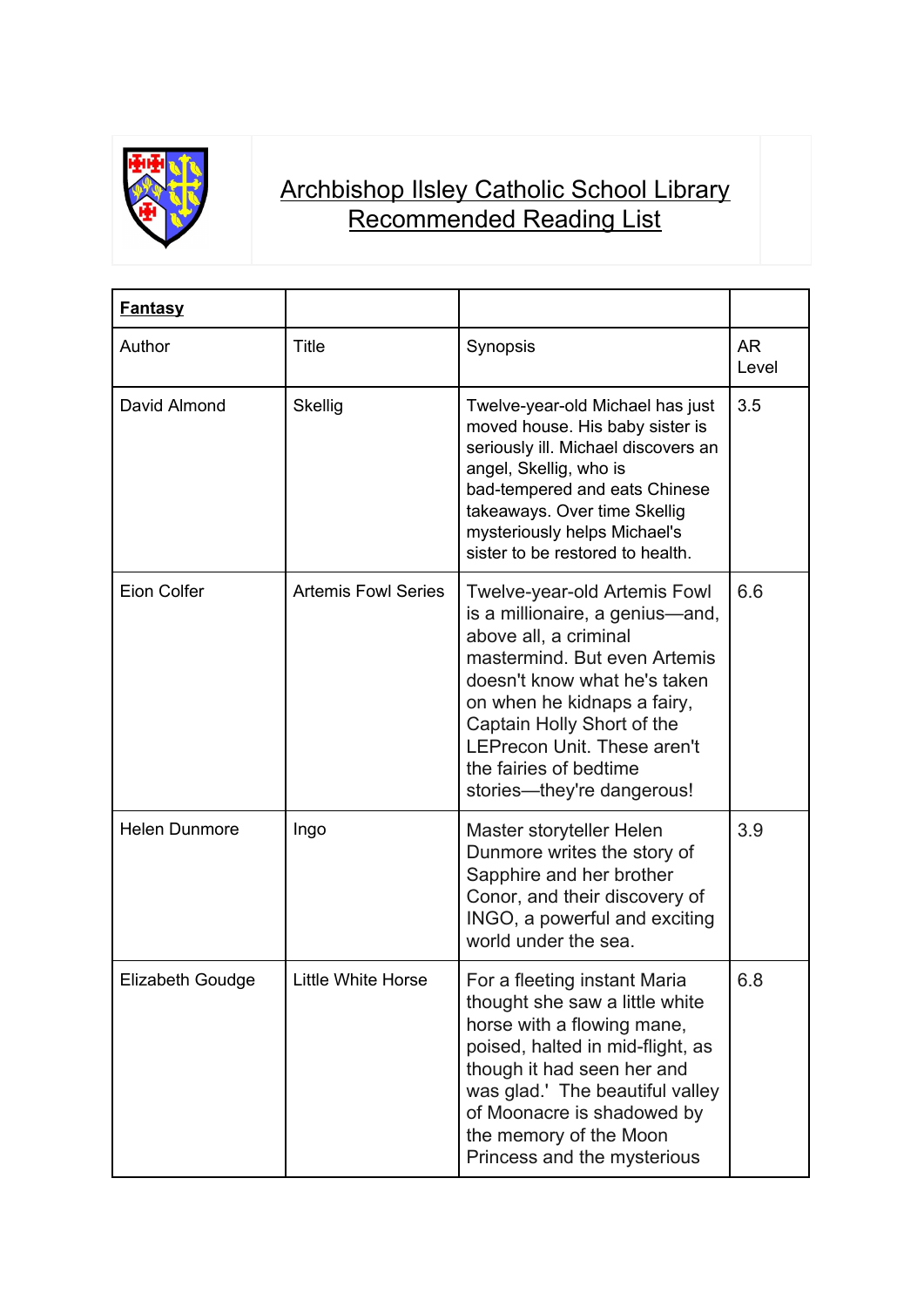|                     |                                            | little white horse.                                                                                                                                                                                                                                                                                                                                                                                                                                                                                                                                                                                                                                                             |     |
|---------------------|--------------------------------------------|---------------------------------------------------------------------------------------------------------------------------------------------------------------------------------------------------------------------------------------------------------------------------------------------------------------------------------------------------------------------------------------------------------------------------------------------------------------------------------------------------------------------------------------------------------------------------------------------------------------------------------------------------------------------------------|-----|
| Pullman, Philip     | <b>The</b><br>Firework-maker's<br>Daughter | More than anything else in the<br>world, Lila wants to be a<br>Firework-Maker. But every<br>Firework-Maker must make a<br>perilous journey to face the<br>terrifying Fire-Fiend! Can Lila<br>possibly survive? Especially<br>when she doesn't know she<br>needs special protection to<br>survive his flames.                                                                                                                                                                                                                                                                                                                                                                    | 5.3 |
| <b>Philip Reeve</b> | <b>Mortal Engines</b>                      | The World of the Traction Era.<br>Mobile cities fight for survival<br>in a post-apocalyptic future.<br>The first installment introduces<br>young apprentice Tom<br>Natsworthy and the murderous<br>Hester Shaw flung from the<br>fast-moving city of London into<br>heart-stopping adventures in<br>the wastelands of the Great<br>Hunting Ground.                                                                                                                                                                                                                                                                                                                              | 6.6 |
| <b>Adventure</b>    |                                            |                                                                                                                                                                                                                                                                                                                                                                                                                                                                                                                                                                                                                                                                                 |     |
| Jon Blake           | The Last Free Cat                          | Not far in the future, cat flu has<br>meant that cat breeding is<br>strictly controlled, and cats are<br>only for the rich in their private<br>estates. When Feela turns up<br>in Jade's garden, she can't<br>resist taking her in, even<br>though it could cost her<br>everything. But then Feela<br>gets sick, and Jade is forced<br>to seek help. But soon<br>Comprot are raiding Jade's<br>house. When Jade's mother<br>dies, the only person left for<br>Jade to turn to is Kris, the<br>cynical school loner. Jade has<br>always trusted the authorities,<br>but now she begins to<br>question the very society she<br>lives in. And soon Jade and<br>Kris are on the run | 4.9 |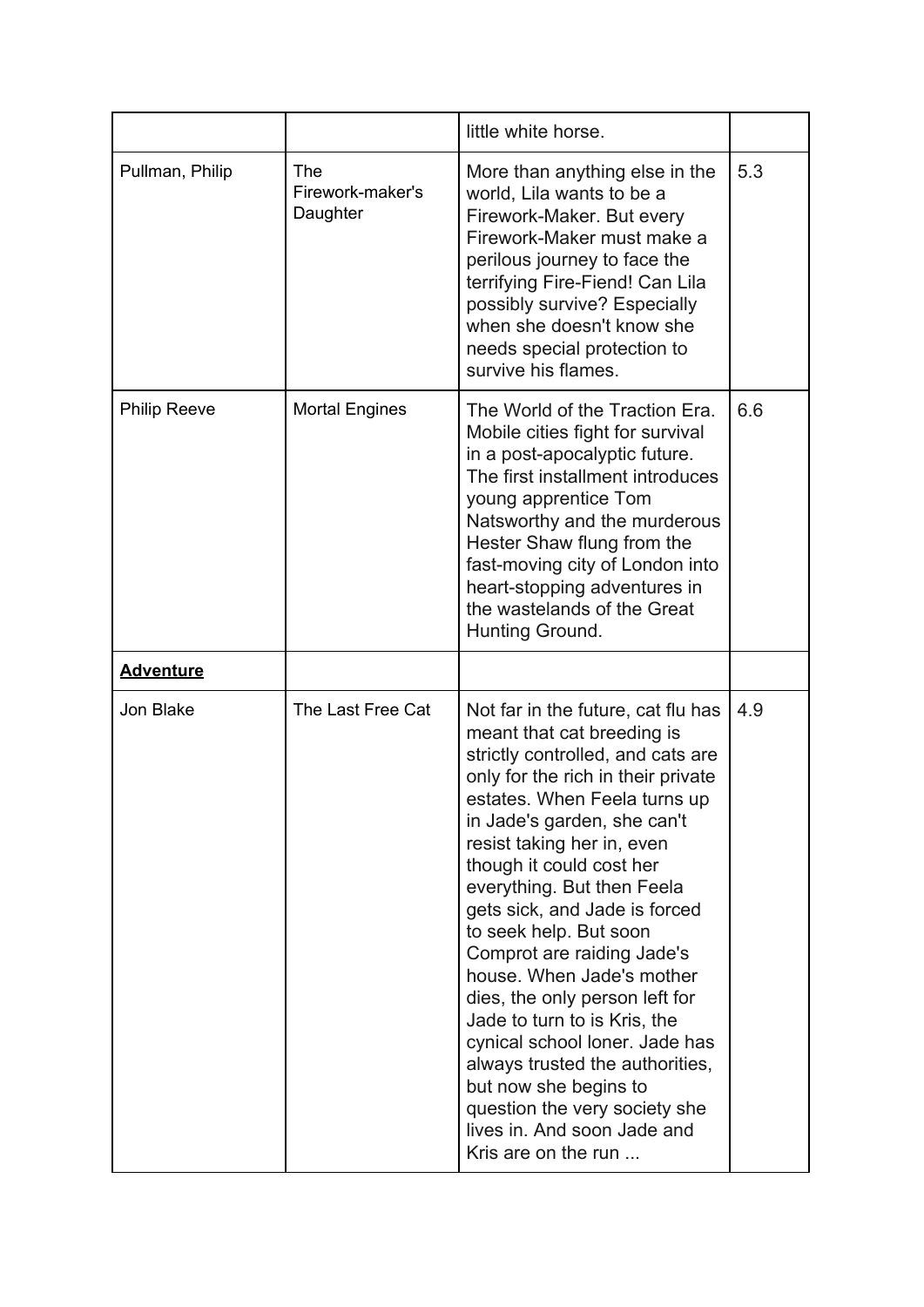| <b>Frank Cottrell Boyce</b> | Millions, Framed,<br>Cosmic              |                                                                                                                                                                                                                                                                                                                                              | 4.0,<br>4.2, 4.5<br>respect<br>ively |
|-----------------------------|------------------------------------------|----------------------------------------------------------------------------------------------------------------------------------------------------------------------------------------------------------------------------------------------------------------------------------------------------------------------------------------------|--------------------------------------|
| Joe Craig                   | Jimmy Coates<br><b>Series</b>            |                                                                                                                                                                                                                                                                                                                                              |                                      |
| Charlie Higson              | <b>Young Bond Series</b>                 |                                                                                                                                                                                                                                                                                                                                              |                                      |
| Sophie McKenzie             | <b>Girl Missing</b>                      | Lauren has always known she<br>was adopted but when a little<br>research turns up the<br>possibility that she was<br>snatched from an American<br>family as a baby, suddenly<br>Lauren's life seems like a<br>sham. How can she find her<br>biological parents? And are<br>her adoptive parents really<br>responsible for kidnapping<br>her? | 3.8                                  |
| Mark Walden                 | H.I.V.E Series                           |                                                                                                                                                                                                                                                                                                                                              |                                      |
| <b>World War II</b>         |                                          |                                                                                                                                                                                                                                                                                                                                              |                                      |
| John Boyne                  | The Boy in the<br><b>Striped Pyjamas</b> | If you do start to read this<br>book, you will go on a journey<br>with a nine-year-old boy called<br>Bruno. And sooner or later you<br>will arrive with Bruno at a<br>fence. We hope you never<br>have to cross such a fence                                                                                                                 | 5.8                                  |
| Michelle Magorian           | Goodnight Mr Tom                         | Young Willie Beech is<br>evacuated to the country as<br>Britain stands on the brink of<br>WW2. A sad, deprived child,<br>he slowly begins to flourish<br>under the care of old Tom<br>Oakley - but his new-found<br>happiness is shattered by a<br>summons from his mother<br>back in London                                                 | 5.1                                  |
| Michael Morpurgo            | An Eagle in the<br>Snow                  | In the darkness, sheltering in a<br>railway tunnel, the stranger in<br>the carriage with Barney and                                                                                                                                                                                                                                          | 5.2                                  |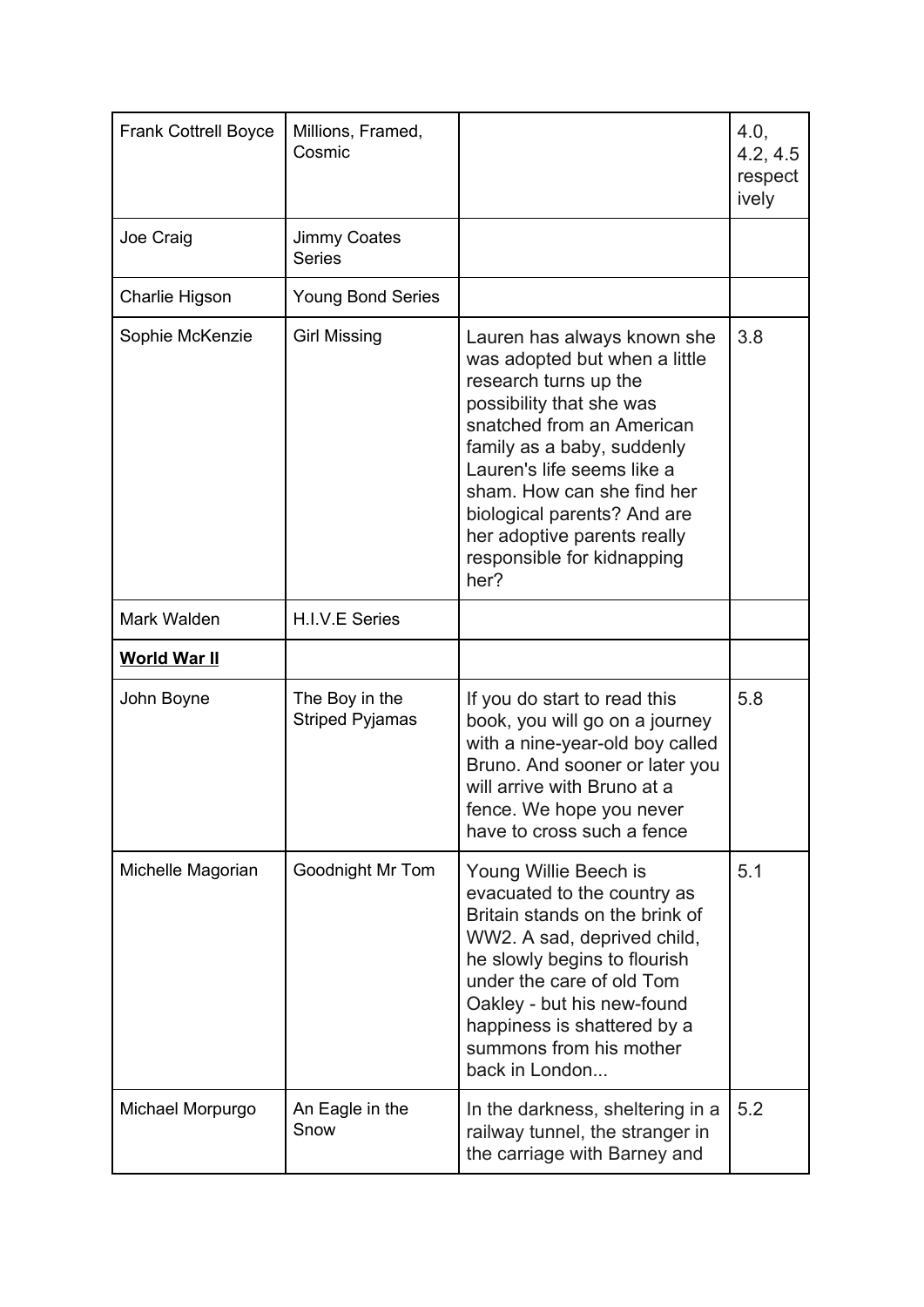|                                   |                                | his mother tells them a story to<br>pass the time. And what a<br>story. The story of a young<br>man, a young soldier in the<br>trenches of World War I who,<br>on the spur of the moment,<br>had done what he thought was<br>the right thing.                                                                                                                                                             |      |
|-----------------------------------|--------------------------------|-----------------------------------------------------------------------------------------------------------------------------------------------------------------------------------------------------------------------------------------------------------------------------------------------------------------------------------------------------------------------------------------------------------|------|
| <b>Robert Westall</b>             | <b>Blitzcat</b>                | She knew that somewhere<br>ahead was her person, but far,<br>far away. She miaowed<br>plaintively She had led the<br>way to safety, out of the<br>blazing hell of blitzed<br>Coventry. People touched her<br>for luck; feared her as an<br>omen of disaster. Wherever<br>she went, she changed<br>livesFrom her beginning to<br>her end she never wavered.<br>She was the Blitzcat.                       | 5.9  |
| <b>Classics</b>                   |                                |                                                                                                                                                                                                                                                                                                                                                                                                           |      |
| Frances Hodgson<br><b>Burnett</b> | <b>The Secret Garden</b>       | A spoiled, sickly orphan<br>discovers the pleasures of<br>friendship.                                                                                                                                                                                                                                                                                                                                     | 6.3  |
| <b>Alexandre Dumas</b>            | The Three<br><b>Musketeers</b> | When hot-blooded young<br>d'Artagnan comes to Paris to<br>seek his fortune, he finds<br>himself challenged to a duel<br>with not one, but three of the<br>King's Musketeers. But Athos,<br>Porthos and Aramis are to<br>become his greatest friends,<br>and companions in dangerous<br>adventure when he becomes<br>embroiled in the intrigues of<br>the Court and the beautiful,<br>evil Lady de Winter. | 11.3 |
| C. S. Lewis                       | Narnia                         |                                                                                                                                                                                                                                                                                                                                                                                                           |      |
| L.M.Montgomery                    | Anne of Green<br>Gables        | <b>Marilla and Matthew Cuthbert</b><br>are in for a big surprise. They<br>are waiting for an orphan boy<br>to help with the work at Green                                                                                                                                                                                                                                                                 | 7.3  |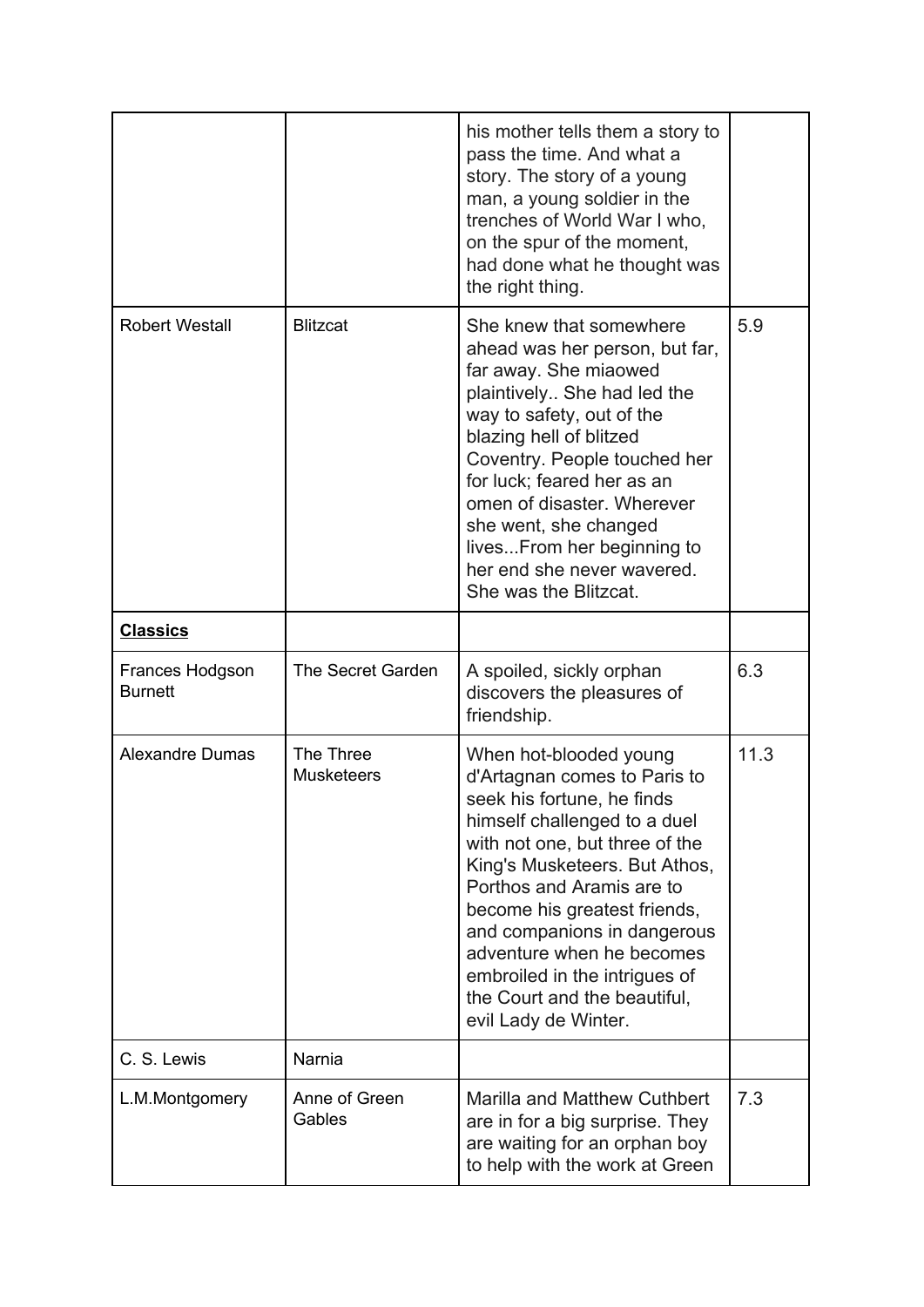|                 |                                    | Gables - but a skinny,<br>red-haired girl turns up<br>instead. Feisty and full of<br>spirit, Anne Shirley charms her<br>way into the Cuthberts'<br>affection with her vivid<br>imagination and constant<br>chatter.                                                                                                                                                                                                                                                                                                                                                                                                                                                                                                               |     |
|-----------------|------------------------------------|-----------------------------------------------------------------------------------------------------------------------------------------------------------------------------------------------------------------------------------------------------------------------------------------------------------------------------------------------------------------------------------------------------------------------------------------------------------------------------------------------------------------------------------------------------------------------------------------------------------------------------------------------------------------------------------------------------------------------------------|-----|
| <b>E</b> Nesbit | The Railway<br>Children Unabridged | When Roberta, Peter and<br>Phyllis's father is imprisoned<br>after being falsely accused of<br>spying, they and their mother<br>have to leave their comfortable<br>London home to go and live in<br>a small house in the country.<br>However, the children soon<br>come to love the railway that<br>runs near their cottage, and<br>have many adventures -<br>stopping a train from disaster,<br>saving an infant and dog from<br>a barge canal on fire, and<br>getting help when they find an<br>injured boy in the trail tunnel.<br>When they befriend an Old<br>Gentleman who regularly<br>takes the 9:15 train near their<br>home, he helps them to prove<br>their father's innocence, and<br>the family is reunited at last. | 5.5 |
| Mary Norton     | The Borrowers                      | The Borrowers live in the<br>secret places of quiet old<br>houses; behind the<br>mantelpiece, inside the<br>harpsichord, under the kitchen<br>clock. They own nothing,<br>borrow everything, and think<br>that human beings were<br>invented just to do the dirty<br>work. Arrietty's father, Pod,<br>was an expert Borrower. He<br>could scale curtains using a<br>hatpin, and bring back a doll's<br>teacup without breaking it.<br>Girls weren't supposed to go<br>borrowing but as Arrietty was                                                                                                                                                                                                                               | 5.3 |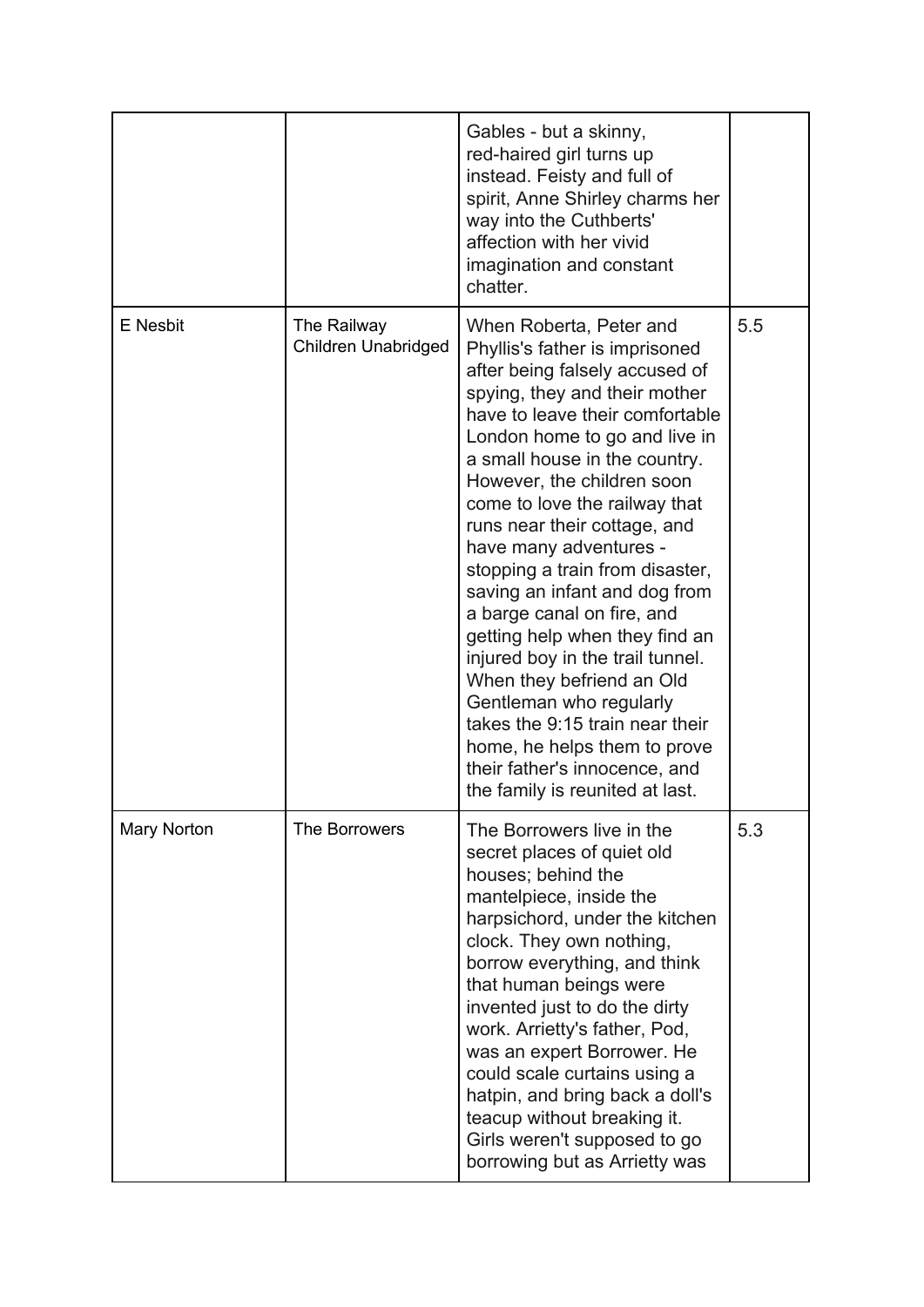|                                   |                         | an only child her father broke<br>the rule, and then something<br>happened which changed their<br>lives.                                                                                                                                                                                                                                                        |     |
|-----------------------------------|-------------------------|-----------------------------------------------------------------------------------------------------------------------------------------------------------------------------------------------------------------------------------------------------------------------------------------------------------------------------------------------------------------|-----|
| <b>Arthur Ransome</b>             | Swallows and<br>Amazons | John, Susan, Titty and Roger<br>sail their boat, Swallow, to a<br>deserted island for a summer<br>camping trip. Exploring and<br>playing sailors is an adventure<br>in itself but the island holds<br>more excitement in store. Two<br>fierce Amazon Pirates, Nancy<br>and Peggy, challenge them to<br>war and a summer of battles<br>and alliances ensues.     | 5.1 |
| Johanna Spyri                     | Heidi                   | Little Heidi goes to live with<br>her grandfather in his lonely<br>hut high in the Alps and she<br>quickly learns to love her new<br>life. But her strict aunt decides<br>to send her away again to live<br>in the town. Heidi cannot bear<br>being away from the<br>mountains and is determined<br>to return to the happiness of<br>life with her grandfather. | 8.2 |
| <b>Thought provoking</b><br>books |                         |                                                                                                                                                                                                                                                                                                                                                                 |     |
| Malorie Blackman                  | Pig Heart Boy           | Cameron is thirteen and in<br>need of a heart transplant<br>when a pioneering doctor<br>approaches his family with a<br>startling proposal. He can give<br>Cameron a new heart - but<br>from a pig. Cameron is fed up<br>with just sitting on the side of<br>life, always watching and<br>never doing                                                           | 4.3 |
| Zizou Corder                      | Lionboy                 | Charlie Ashanti, the hero of<br>LIONBOY, speaks cat - the<br>language of all cats wild and<br>domestic alike. His unusual<br>talent helps him on his quest<br>to find his kidnapped parents                                                                                                                                                                     | 5.7 |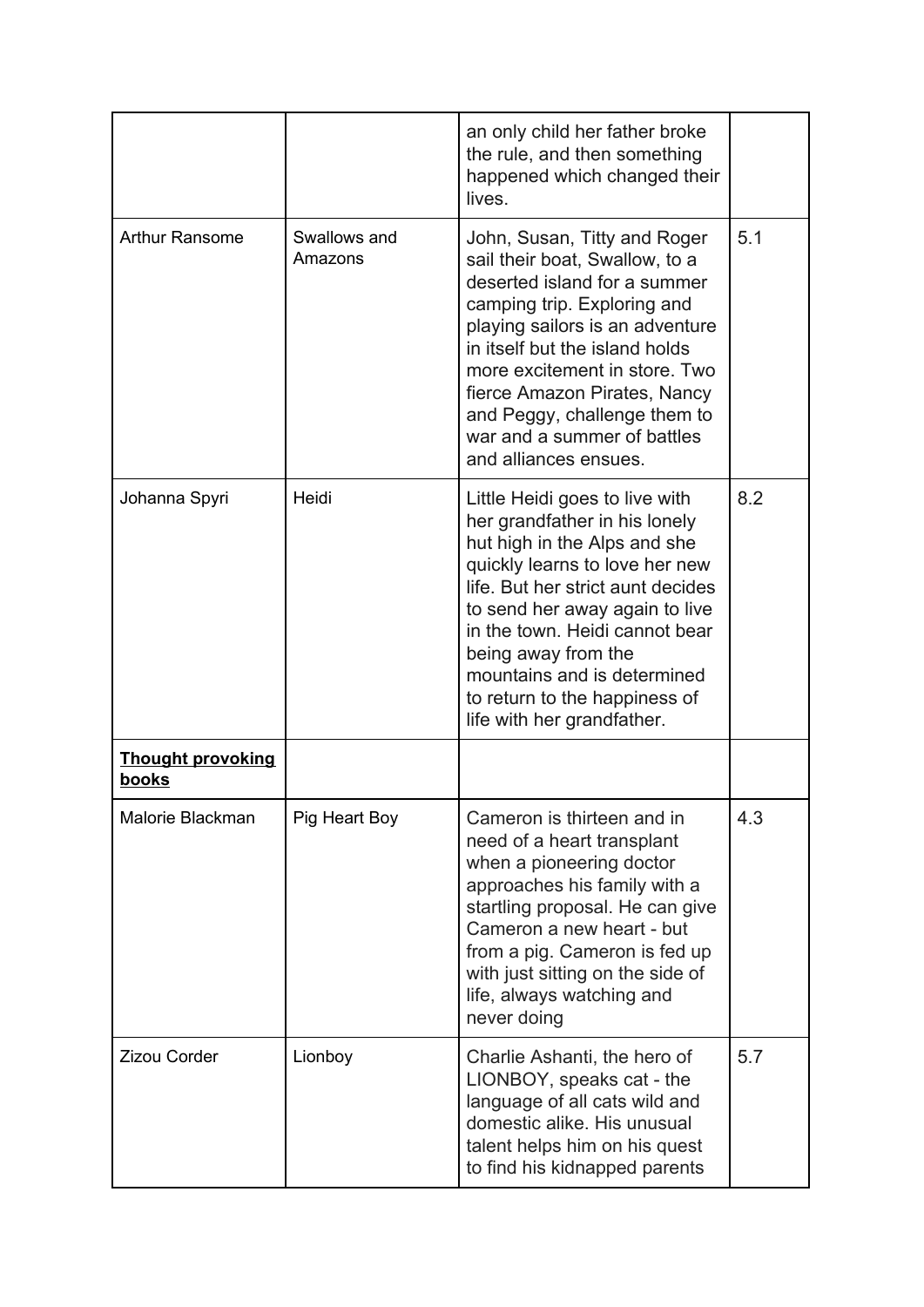|                 |                                  | who have discovered a cure<br>for asthma. The local cats of<br>his home town (a futuristic<br>London) start him on his<br>search to solve the mystery of<br>his missing parents, which<br>leads him across the channel<br>on board a circus ship bound<br>for Paris. It is on this wonderful<br>vessel that Charlie establishes<br>a close relationship with the<br>homesick circus lions who<br>become his accomplices. But<br>Charlie is in danger, for close<br>behind him on his trail, is a<br>crony of the mysterious group<br>who have kidnapped his<br>parents. They want Charlie<br>too. |     |
|-----------------|----------------------------------|---------------------------------------------------------------------------------------------------------------------------------------------------------------------------------------------------------------------------------------------------------------------------------------------------------------------------------------------------------------------------------------------------------------------------------------------------------------------------------------------------------------------------------------------------------------------------------------------------|-----|
| Anita Desai     | Village by the Sea               | This is a story of survival set in<br>a small fishing village near<br>Bombay. Lila and Hari, aged<br>13 and 12, struggle to keep<br>the family, including two young<br>sisters, going when their<br>mother is ill and their father<br>usually the worse for drink.<br>When Hari goes to Bombay to<br>find work, Lila seems to be<br>responsible for everything.<br>Although the book paints a<br>picture of extreme poverty, it<br>demonstrates the strength of<br>the family even in the most<br>extreme circumstances and<br>offers a powerful picture of<br>another culture.                   | 6.0 |
| Adeline Yen Mah | <b>The Chinese</b><br>Cinderella | n Chinese Cinderella and the<br>Secret Dragon Society,<br>Adeline tells the story of<br>Chinese Cinderella, a young<br>girl who, after being thrown out<br>of her home, has no choice<br>but to go out and seek her<br>own destiny. Soon she meets<br>up with a group of children, all                                                                                                                                                                                                                                                                                                            | 5.4 |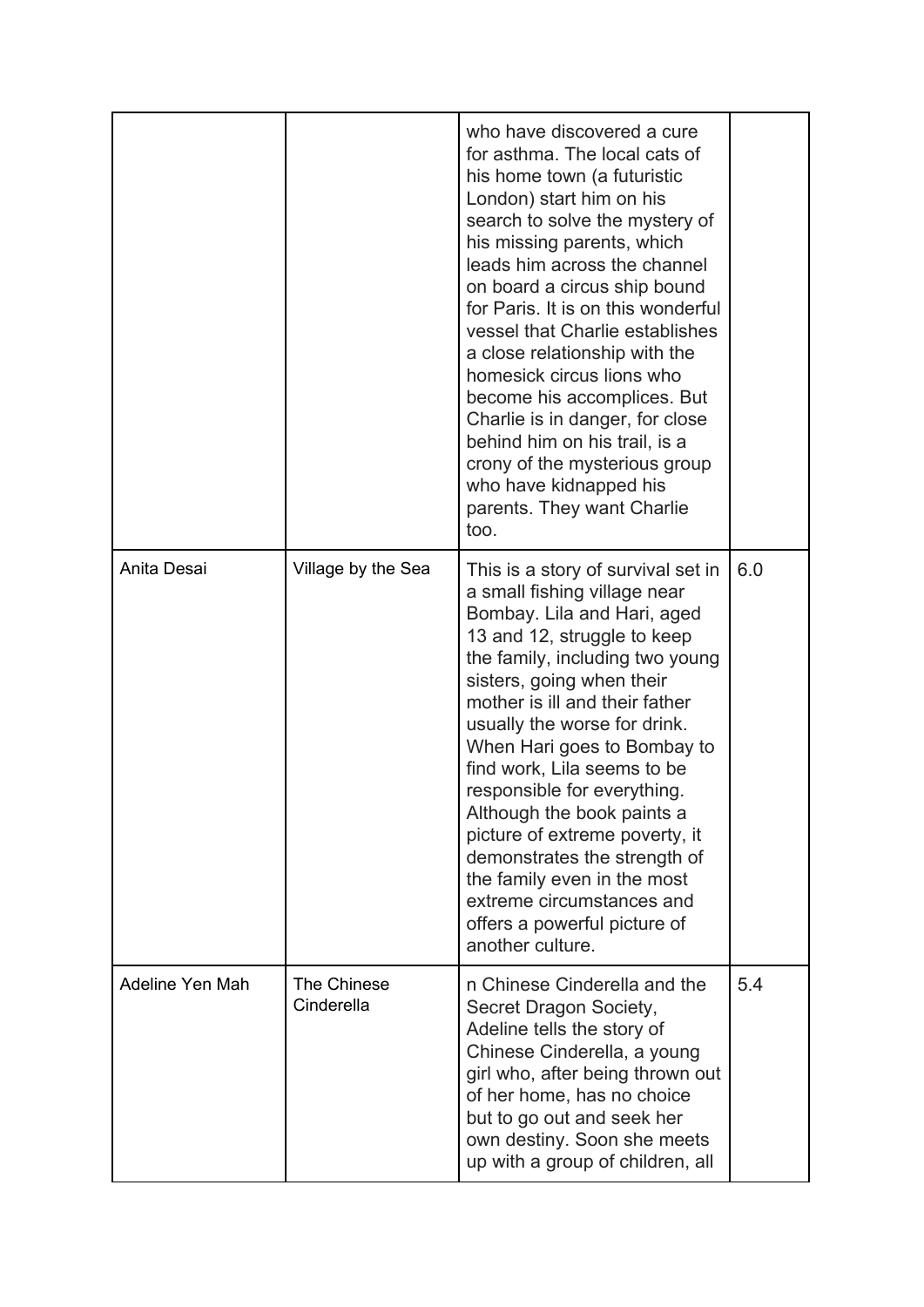|                                      |                        | orphaned but each from a<br>different background, who live<br>with an old lady called<br>Grandma Wu                                                                                                                                                                                                                                                                                                                   |     |
|--------------------------------------|------------------------|-----------------------------------------------------------------------------------------------------------------------------------------------------------------------------------------------------------------------------------------------------------------------------------------------------------------------------------------------------------------------------------------------------------------------|-----|
| <b>Empathy</b>                       |                        |                                                                                                                                                                                                                                                                                                                                                                                                                       |     |
| My Sister live on the<br>Mantelpiece | <b>Annabel Pitcher</b> | Five years ago, Jamie's sister,<br>Rose, was blown up by a terrorist<br>bomb. His family is torn apart by<br>their grief. His mum runs away. His<br>dad turns to drink and hate. Rose's<br>surviving twin sister Jasmine stops<br>eating, gets piercings and dyes her<br>hair pink - anything to look different<br>to her twin. But Jamie hasn't cried<br>in all that time. To him, Rose is just<br>a distant memory. | 5.2 |
| Wonder                               | R J Palacio            | My name is August. I won't<br>describe what I look like. Whatever<br>you're thinking, it's probably<br>worse.' Auggie wants to be an<br>ordinary. He feels ordinary - inside.<br>But ordinary kids don't make other<br>ordinary kids run away screaming<br>in playgrounds.                                                                                                                                            | 4.8 |
| Car Wash Wish                        | Sita Brahmachari       | We're inside Hudson's head. He's<br>a 14-year-old with Asperger's<br>Syndrome, trying to make sense of<br>his parents' separation and his<br>grandfather's death. Short book<br>packing a big punch.                                                                                                                                                                                                                  | 4.6 |
| Running on Empty                     | S. E. Durrant          | Narrator AJ is 11, passionate<br>about running but unable to afford<br>the right trainers. He's having to<br>grow up fast as he tries to support<br>his parents, who have learning<br>difficulties. We're right alongside<br>as he finds his way forward.<br>Emotional and life-affirming.                                                                                                                            | 4.0 |
| The Boy in Striped<br>Pajamas        | John Boyne             | Set during the Holocaust in Nazi<br>Germany, this novel follows the<br>budding friendship between two<br>boys who live on opposite sides of<br>the fence of a Nazi Death Camp in<br>WWII. One child is a prisoner and<br>the other is the son of the<br>Commandant.                                                                                                                                                   | 5.8 |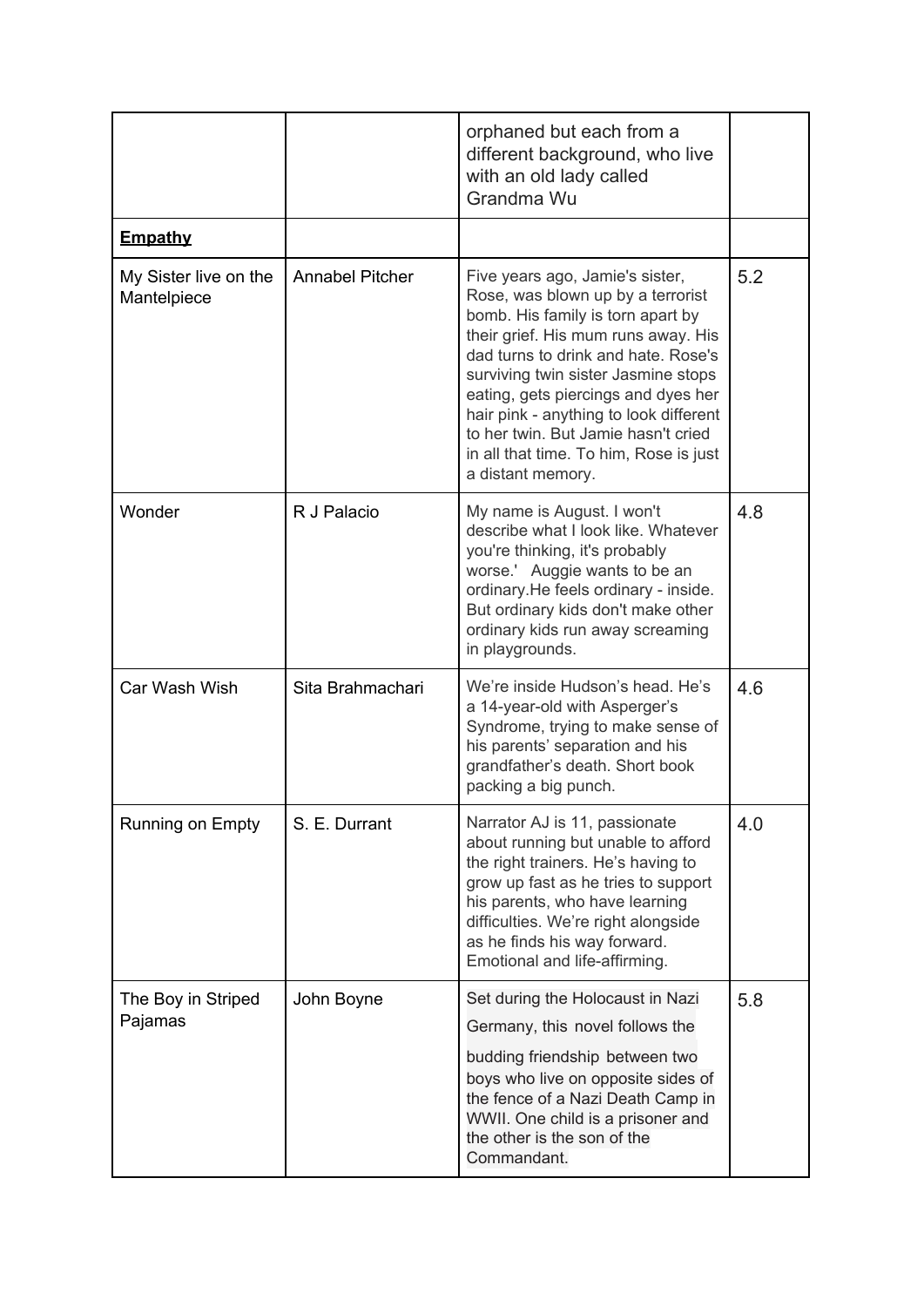| A Monster Calls            | <b>Patrick Ness</b> | The monster showed up just after<br>midnight. As they do. But it isn't<br>the monster Conor's been<br>expecting. He's been expecting the<br>one from his nightmare, the one<br>he's had nearly every night since<br>his mother started her treatments.                                                                                                                                                                                                                                                                                                                                                                                                                                                                                                                                                                                          | 4.8 |
|----------------------------|---------------------|-------------------------------------------------------------------------------------------------------------------------------------------------------------------------------------------------------------------------------------------------------------------------------------------------------------------------------------------------------------------------------------------------------------------------------------------------------------------------------------------------------------------------------------------------------------------------------------------------------------------------------------------------------------------------------------------------------------------------------------------------------------------------------------------------------------------------------------------------|-----|
| Smart                      | Kim Slater          | Smart tackles the realities of<br>Britain's urban underclass head<br>on, but without judgement and with<br>real compassion. And although<br>Smart is very dark in places, it is<br>also warm and funny, thanks to its<br>unforgettable protagonist, Kieran.<br>His world seems grey and tough,<br>but his inner voice brings hope too,<br>despite the awful nature of his life.                                                                                                                                                                                                                                                                                                                                                                                                                                                                 | 4.7 |
| <b>Ghosts &amp; Horror</b> |                     |                                                                                                                                                                                                                                                                                                                                                                                                                                                                                                                                                                                                                                                                                                                                                                                                                                                 |     |
| Breathe: A ghost<br>story  | <b>Cliff McNish</b> | Jack has always had an<br>affinity with the supernatural,<br>people who lived long ago and<br>whose spirits remain in this<br>world. Following his father's<br>death, he and his mother<br>move to an isolated house.<br>Instantly, Jack senses the<br>presence of the previous<br>owner. But he is soon aware<br>of other spirits reaching out to<br>claim him. At the heart of the<br>house is the Ghost Mother -<br>long dead, but still mourning<br>her daughter, for whose death<br>she feels responsible - who<br>has imprisoned four children,<br>from different times and<br>families. She has intercepted<br>their passage from the living<br>world to the afterlife and draws<br>her strength by leeching their<br>souls. Is it her intention that<br>Jack meets the same fate? Or<br>has she other plans for her<br>latest resident? | 4.8 |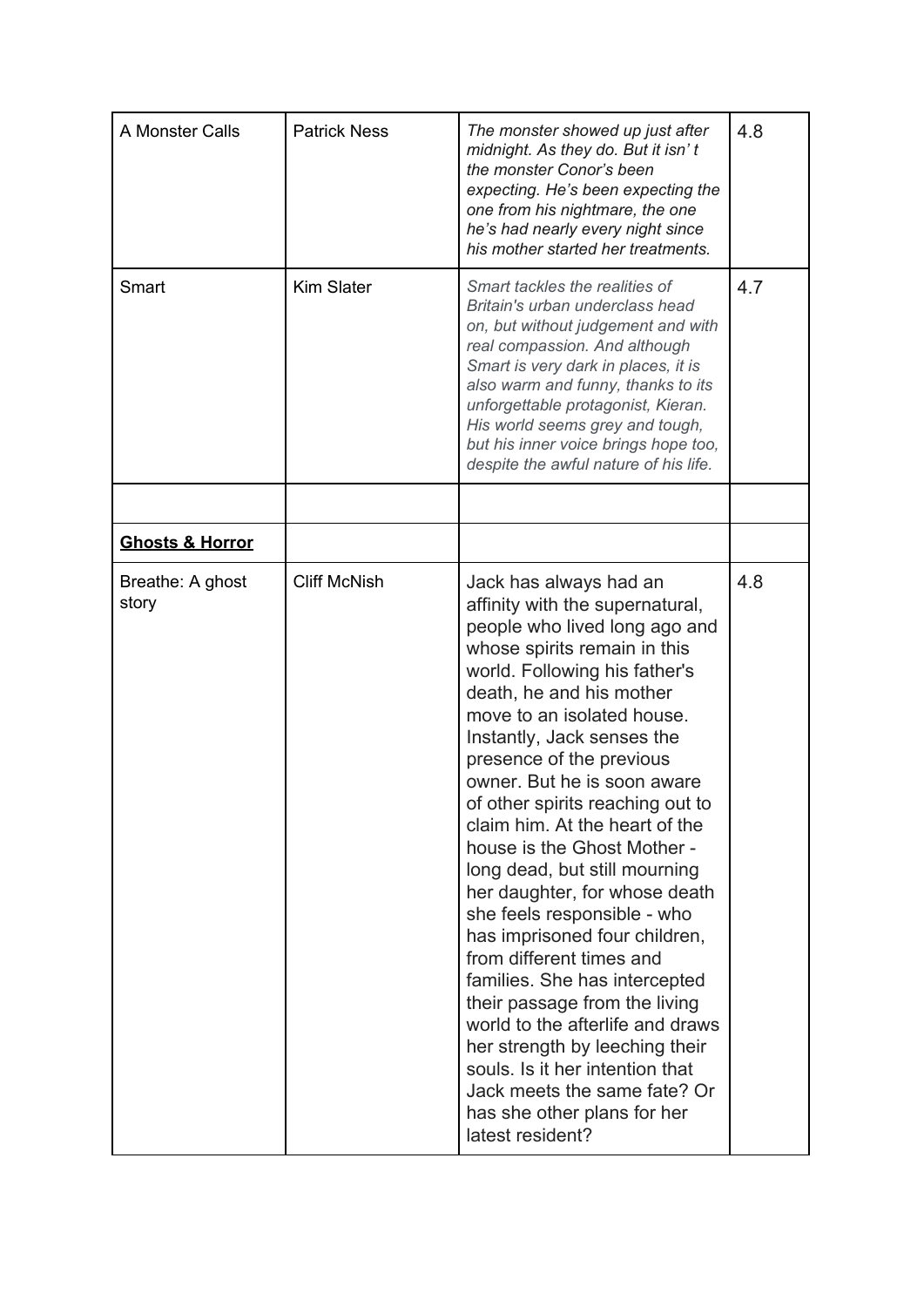| <b>Witch Child</b><br><b>Sorceress</b> | Celia Rees              | When Mary sees her<br>grandmother accused of<br>witchcraft and hung for the<br>crime, she is silently hurried to<br>safety by an unknown woman.<br>The woman gives her tools to<br>keep the record of her days -<br>paper and ink. Mary is taken to<br>a boat in Plymouth and from<br>there sails to the New World<br>where she hopes to make a<br>new life among the pilgrims.<br>But old superstitions die hard.                                                                                          | 6.0 |
|----------------------------------------|-------------------------|-------------------------------------------------------------------------------------------------------------------------------------------------------------------------------------------------------------------------------------------------------------------------------------------------------------------------------------------------------------------------------------------------------------------------------------------------------------------------------------------------------------|-----|
| My Swordhand is<br>Singing             | Marcus Sedgwick         | In the bitter cold of an<br>unrelenting winter Tomas and<br>his son, Peter, arrive in Chust<br>and despite the inhospitability<br>of the villagers settle there as<br>woodcutters. Tomas digs a<br>channel of fast-flowing waters<br>around their hut so they have<br>their own little island kingdom.<br>Peter doesn't understand why<br>his father has done this, nor<br>why his father carries a long<br>battered box everywhere they<br>go, and why he is forbidden to<br>know its mysterious contents. | 4.9 |
| The Beast beneath<br>the stairs        | <b>Michael Dahl</b>     | In 'Beast Beneath the Stairs'<br>the librarian's collection of<br>deadly books has gone<br>missing. Unless he finds them<br>the entire world will be faced<br>with a plague of endless evil.                                                                                                                                                                                                                                                                                                                | 3.4 |
| <b>Blood on Snow</b>                   | <b>Tim Bowler</b>       | In a fast-moving plot,<br>14-year-old Will terrifyingly<br>experiences a voice from the<br>past when visiting the Norman<br>remains of Totnes Castle in<br>Devon.                                                                                                                                                                                                                                                                                                                                           | 3.8 |
| Cuckoo Song                            | <b>Frances Hardinge</b> | The first things to shift were<br>the doll's eyes, the beautiful<br>grey-green glass eyes. Slowly<br>they swivelled, until their gaze                                                                                                                                                                                                                                                                                                                                                                       | 6.0 |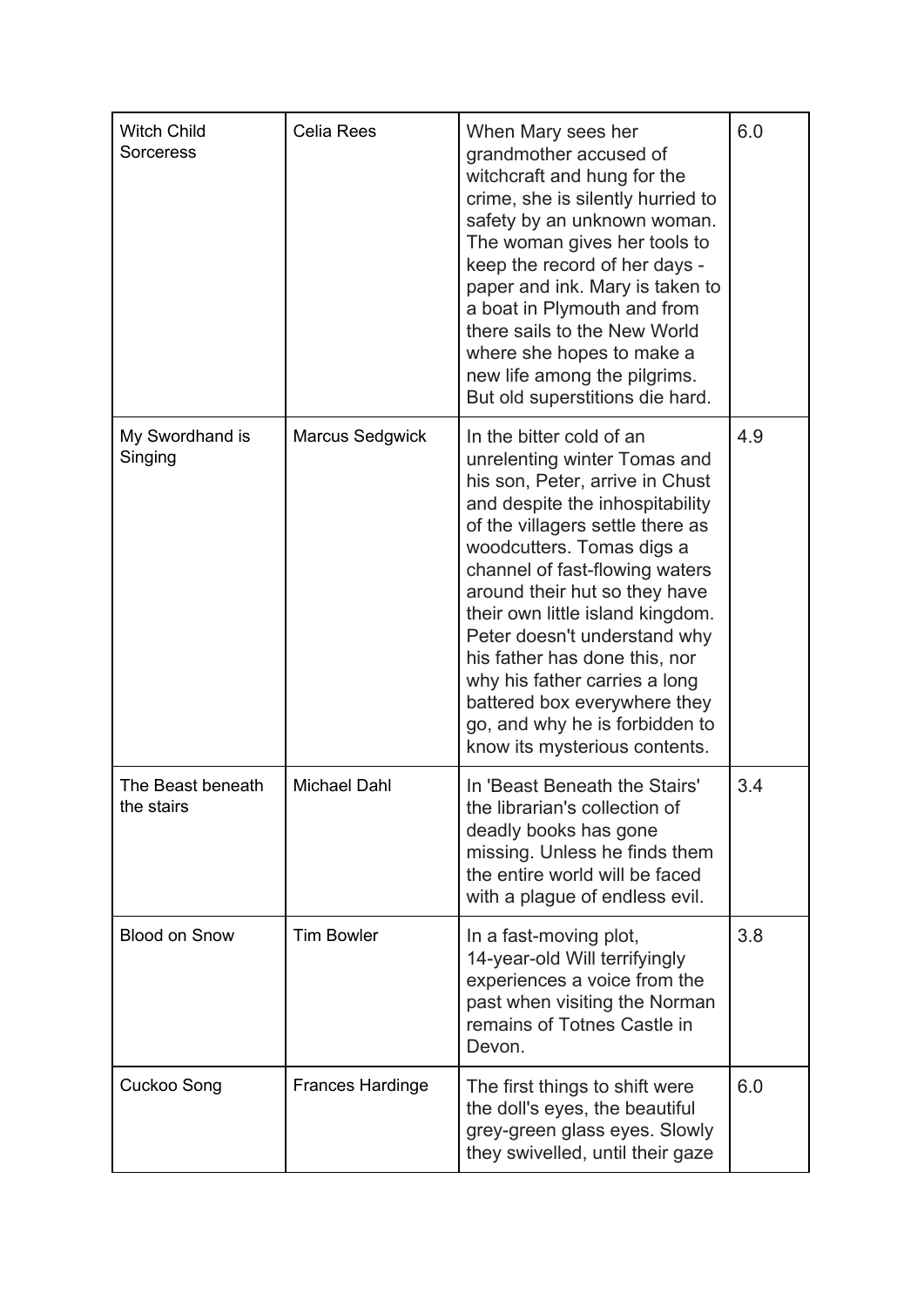|                              |                | was resting on Triss's face.<br>Then the tiny mouth moved,<br>opened to speak. 'What are<br>you doing here?'                                                                                                                                                                                                                                                                                                                                                                                                                                                                                                                                                         |     |
|------------------------------|----------------|----------------------------------------------------------------------------------------------------------------------------------------------------------------------------------------------------------------------------------------------------------------------------------------------------------------------------------------------------------------------------------------------------------------------------------------------------------------------------------------------------------------------------------------------------------------------------------------------------------------------------------------------------------------------|-----|
| Devil for Sale               | E E Richardson | Ben's under a curse that will<br>kill him unless he sells it on to<br>someone else. Can he bring<br>himself to do it? While he<br>hesitates, the body count<br>risesSpellbinding horror                                                                                                                                                                                                                                                                                                                                                                                                                                                                              | 3.3 |
| The Graveyard<br><b>Book</b> | N Gaiman       | When a baby escapes a<br>murderer intent on killing the<br>entire family, who would have<br>thought it would find safety<br>and security in the local<br>graveyard? Brought up by the<br>resident ghosts, ghouls and<br>spectres, Bod has an eccentric<br>childhood learning about life<br>from the dead. But for Bod<br>there is also the danger of the<br>murderer still looking for him                                                                                                                                                                                                                                                                           | 5.1 |
| <b>Humour</b>                |                |                                                                                                                                                                                                                                                                                                                                                                                                                                                                                                                                                                                                                                                                      |     |
| <b>Bindi Babes</b>           | Narinder Dhami | Three feisty, fun-loving<br>Anglo-Asian sisters rule the<br>roost over their dad since their<br>mum died. They've got a<br>reputation at school for being<br>the coolest, most sorted babes<br>in town - and what they<br>certainly don't need is an<br>interfering Auntie-Ji from India<br>inviting herself over to England<br>and cramping their style.<br>Which is exactly what their<br>dad organizes - The girls<br>decide the only way out of this<br>nagging-adult dilemma is an<br>arranged marriage - for their<br>auntie! Enter Mr Arora, the<br>dream boat teacher who just<br>might whisk Auntie off in his<br>arms and into the sunset.<br>(They hope!) | 4.2 |